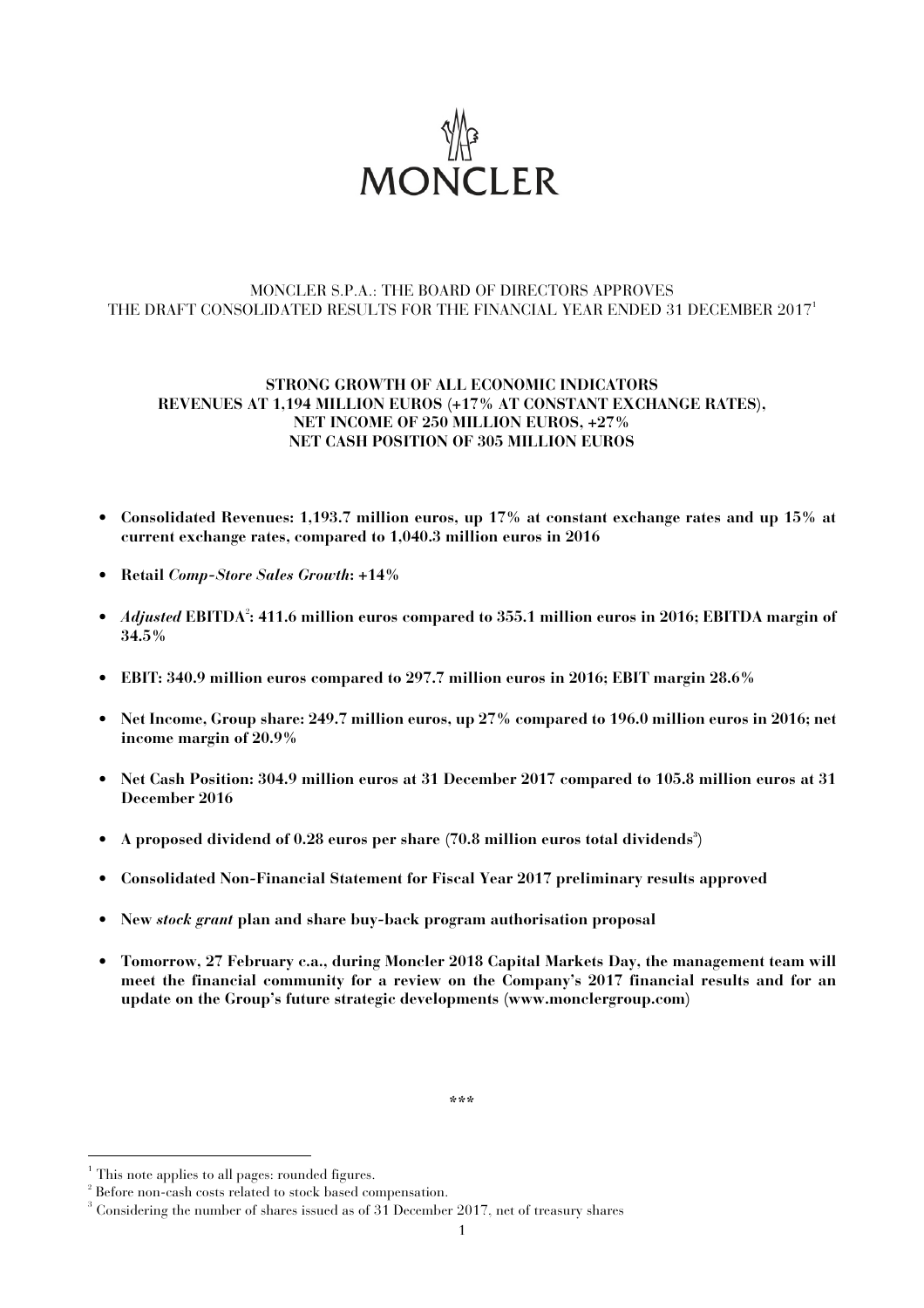**Remo Ruffini, Moncler's Chairman and Chief Executive Officer, commented**: "I believe that a double-digit growth in all key financial indicators and a net cash generation of approximately 200 million euros confirm, once again, Moncler's strength and the validity of our strategy. That strategy rests on three simple pillars: uniqueness, selectivity and control, which have underpinned the Company's solid and vigorous growth over the years.

But Moncler's driving force also lies in its ability to renew itself constantly by turning the challenges into opportunities. Consumers are changing radically and our sector is transforming as fast as ever. This is why, in Moncler, we have decided to start a new exciting and challenging chapter for our business, which I strongly believe, will drive us to new heights with greater determination, still keeping our unique heritage and traditions alive, while having a clear vision of the future that lies ahead."

\*\*\*

*Milan, 26 February 2018* – The Board of Directors of Moncler S.p.A., which met today, has examined and approved the draft consolidated results for the Financial Year ended 31 December 2017.

#### **Consolidated Revenues Analysis**

In 2017 Moncler recorded **revenues of 1,193.7 million euros**, an **increase of 17% at constant exchange rates and an increase of 15% at current exchange rates** compared to revenues of 1,040.3 million euros in 2016. A significant growth of 17% at constant exchange rates and of 14% at current exchange rates, has been achieved in the fourth quarter, despite the tough comparison base.

|                            | <b>Fiscal Year 2017</b> |          |            | <b>Fiscal Year 2016</b> | YoY growth %                 |                               |
|----------------------------|-------------------------|----------|------------|-------------------------|------------------------------|-------------------------------|
|                            | (Euro/000)              | $\%$     | (Euro/000) | $\%$                    | At current<br>exchange rates | At constant<br>exchange rates |
| Italy                      | 149.349                 | 12.5%    | 143.186    | 13.8%                   | $+4\%$                       | $+4\%$                        |
| EMEA (excl.Italy)          | 352,367                 | 29.5%    | 303.344    | 29.2%                   | $+16%$                       | $+19%$                        |
| Asia and Rest of the World | 495.476                 | 41.5%    | 418.524    | 40.2%                   | $+18%$                       | $+20%$                        |
| Americas                   | 196.512                 | $16.5\%$ | 175.257    | 16.8%                   | $+12\%$                      | $+14%$                        |
| <b>Total Revenues</b>      | 1,193,704               | 100.0%   | 1.040.311  | 100.0%                  | $+15%$                       | $+17%$                        |

#### *Revenues by Region*

In **Italy**, revenues rose 4% at constant exchange rates, with balanced performances in both the retail and the wholesale distribution channels. In particular, in the fourth quarter the retail channel benefited from a good organic growth and the re-opening of the flagship store in Milano, in Via Montenapoleone.

In **EMEA**, Moncler's revenues grew 19% at constant exchange rates, with double-digit growth in both the retail and the wholesale channels and in the main markets. The brand recorded very good performances in France, the United Kingdom and in Germany. The United Kingdom has achieved, even in the last quarter of the year, a double-digit growth, notwithstanding a challenging comparison base, thanks to the good organic results of the Directly Operated Stores and to the development of important wholesale clients, included some e-tailers. Also in France, revenues continued to growth at double-digit in the fourth quarter, supported by the local demand and the positive travellers' flow. Moncler achieved very good performances in Germany too, both in the retail and the wholesale channels.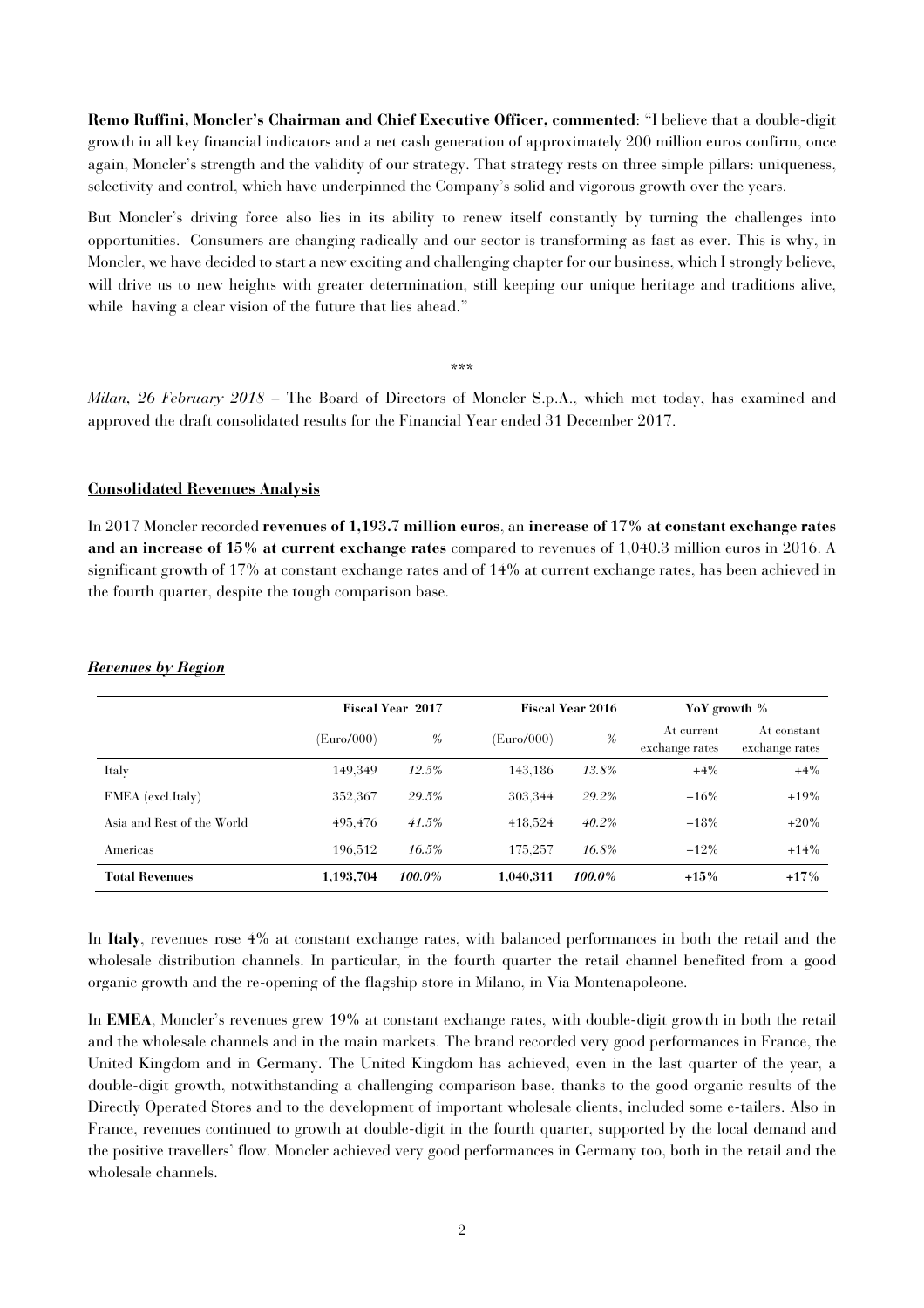In **Asia & Rest of the World**, revenues increased 20% at constant exchange rates. In the fourth quarter, the Japanese market recorded a double-digit growth, benefiting from good demand from local customers and travellers. Robust performances continued in China, driven by a double-digit organic growth also in the fourth quarter, and in Hong Kong, where has been opened the flagship store in Canton Road, as well as in the remaining markets of Asia-Pacific. In Korea, Moncler achieved very good results, mainly thanks to the good results of the existing store network. In 2017 Moncler has also reinforced its presence in some Asian cities, characterized by a particularly strong touristic flow (Guam, Auckland, Bangkok, Macau, Taipei), thanks to the opening of our wholesale mono-brand stores.

In the **Americas**, revenues grew 14% at constant exchange rates, slightly accelerating in the last quarter, despite the tough comparison base. Very good results in Canada and in the United States for both the retail and the wholesale distribution channels, thanks to the solid growth of existing retail stores, showing an improved trend compared to the previous quarter, and to the openings of new wholesale shop-in-shops.

|                       |            | Fiscal Year 2017 |            | <b>Fiscal Year 2016</b> |                              | YoY growth %                  |  |
|-----------------------|------------|------------------|------------|-------------------------|------------------------------|-------------------------------|--|
|                       | (Euro/000) | %                | (Euro/000) | $\%$                    | At current<br>exchange rates | At constant<br>exchange rates |  |
| Retail                | 892.383    | 74.8%            | 764.173    | 73.5%                   | $+17%$                       | $+19%$                        |  |
| Wholesale             | 301.321    | $25.2\%$         | 276.138    | 26.5%                   | $+9\%$                       | $+10%$                        |  |
| <b>Total Revenues</b> | 1,193,704  | 100.0%           | 1,040,311  | 100.0%                  | $+15%$                       | $+17%$                        |  |

#### *Revenues by Distribution Channel*

In 2017, revenues from the **retail distribution channel** increased to 892.4 million euros compared to 764.2 million euros in 2016, representing an increase of 19% at constant exchange rates, thanks to a robust organic growth and to a further development of our network of mono-brand retail stores (DOS). Furthermore, other important projects, related to the expansion and the relocation of existing stores, have been successfully completed during the year.

In 2017, the Group achieved *Comparable Store Sales Growth*<sup>4</sup> of 14%.

The **wholesale channel** recorded revenues of 301.3 million euros compared to 276.1 million euros in 2016, an increase of 10% at constant exchange rates, driven by good results, in particular, in the United Kingdom and North America markets.

#### **Mono-brand Stores Distribution Network**

As at 31 December 2017, **Moncler's mono-brand distribution network** consisted of **201 retail directly operated stores** (DOS), an increase of 11 units compared to 31 December 2016, and **59 wholesale shop-inshops (SiS)**, an increase of 17 units compared to 31 December 2016. In the fourth quarter, Moncler opened 6 retail DOS and 11 SiS.

 4 *Comparable Store Sales Growth* is based on sales growth in DOS (excluding outlets) which have been opened for at least 52 weeks and in the online store; stores that have been extended and/or relocated are excluded from the calculation.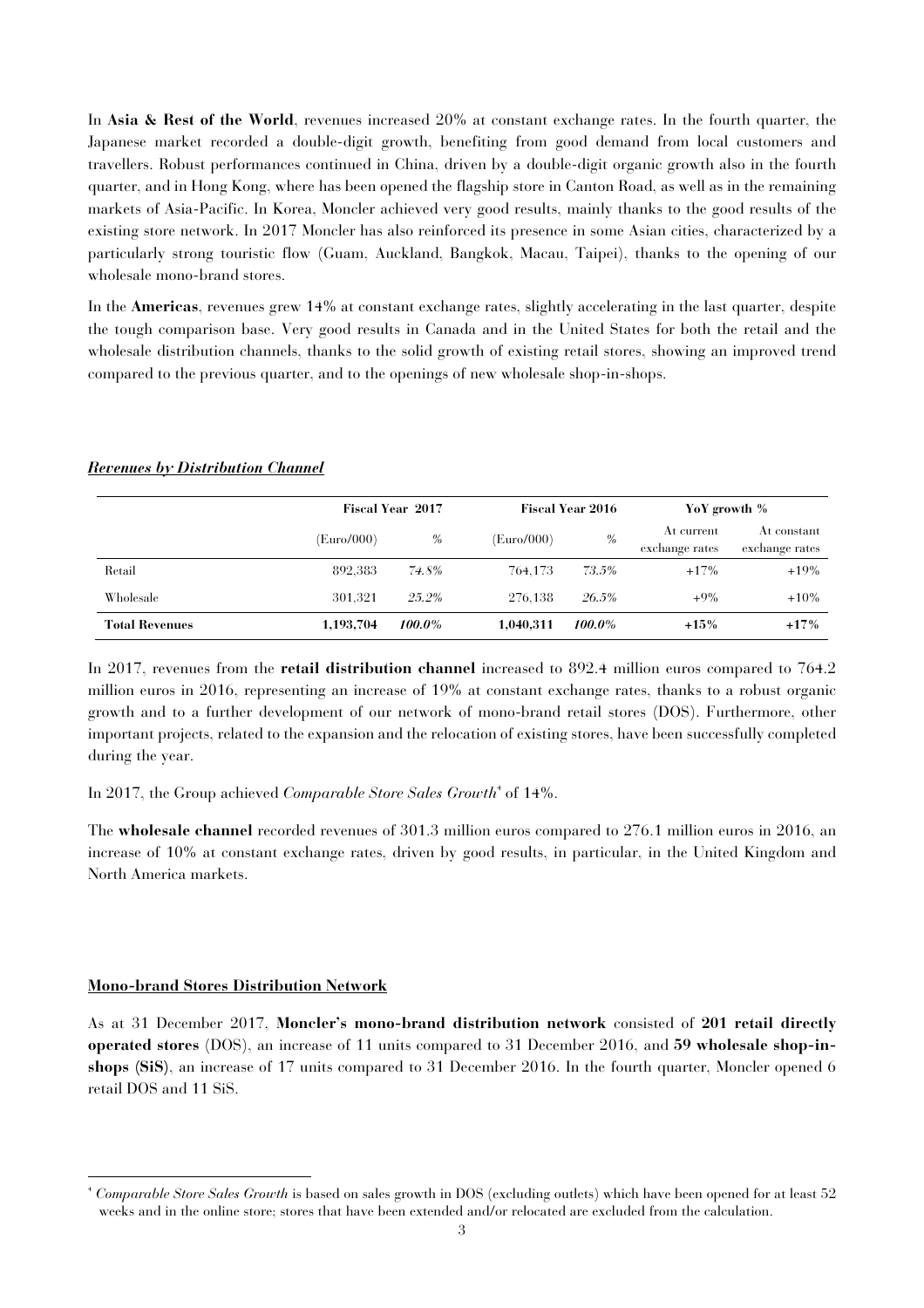|                                 | 31/12/2017 | 31/12/2016 | <b>Net Openings</b><br><b>Fiscal Year 2017</b> |
|---------------------------------|------------|------------|------------------------------------------------|
| <b>Retail mono-brand stores</b> | 201        | <b>190</b> | 11                                             |
| Italy                           | 21         | 19         | $\overline{2}$                                 |
| EMEA (excl.Italy)               | 59         | 55         | 4                                              |
| Asia and Rest of the World      | 96         | 93         | 3                                              |
| Americas                        | 25         | 23         | $\Omega$                                       |
| Wholesale mono-brand stores     | 59         | 42         | 17                                             |

## **Analysis of Consolidated Operating and Net Results**

In 2017 the consolidated **gross margin was 917.5 million euros**, equivalent to 76.9% of revenues compared to 75.7% in 2016. This improvement was mainly attributable to growth in the retail channel and higher production efficiency.

**Selling expenses were 365.1 million euros**, equivalent to 30.6% of revenues compared to 30.0% in 2016. This increase was largely related to the expansion of the retail channel. **General and administrative expenses were 108.6 million euros**, equal to 9.1% of revenues, compared to 9.0% in 2016. **Advertising expenses were 79.4 million euros**, representing 6.7% of revenues compared to 6.6% in 2016.

**Adjusted EBITDA<sup>5</sup>** rose to **411.6 million euros**, compared to 355.1 million euros in 2016, resulting in an EBITDA margin of 34.5% compared to 34.1% in 2016. The increase in the profitability is mainly linked to the gross margin improvement and to the strict control on operating costs, in particular on the retail selling costs.

Depreciation and amortisation rose to 47.2 million euros, an increase of 14% compared to 41.7 million euros, representing 4.0% of revenues, as in 2016. This increase is largely attributable to the retail development, both related to new openings and to relocations/expansions.

Stock-based compensation costs include non-cash costs related to the stock option and to the performance shares plans and were equal to 23.5 million euros, compared to 15.7 million euros in 2016.

**EBIT was 340.9 million euros**, an increase of 15% compared to 297.7 million euros in 2016, representing an EBIT margin of 28.6%, stable compared to 2016.

In 2017 the net financial result was negative and equal to 5.2 million euros, including 3.8 million euros of forex losses. In 2016 net financial result was negative and equal to 4.6 million euros, including 1.9 million euros of forex losses. Net of these losses, net financial result was equal to 1.3 million euros in 2017, compared to 2.7 million euros in 2016.

In 2017 the tax rate was 25.6%, compared to 33.0% in the previous fiscal year. The decrease is mainly due to a reduction of the IRES corporate tax in Italy and to the fiscal benefits related to Patent Box, net of costs related to tax claims, as reported in the section "*Significant Events Occurred During The Second Half of 2017*" of this Press Release.

In 2017 **Net Income, Group share was 249.7 million euros**, equivalent to 20.9% of revenues, an increase of 27% compared to 196 million euros in 2016.

j

<sup>5</sup> Before non-cash costs related to stock-based compensation.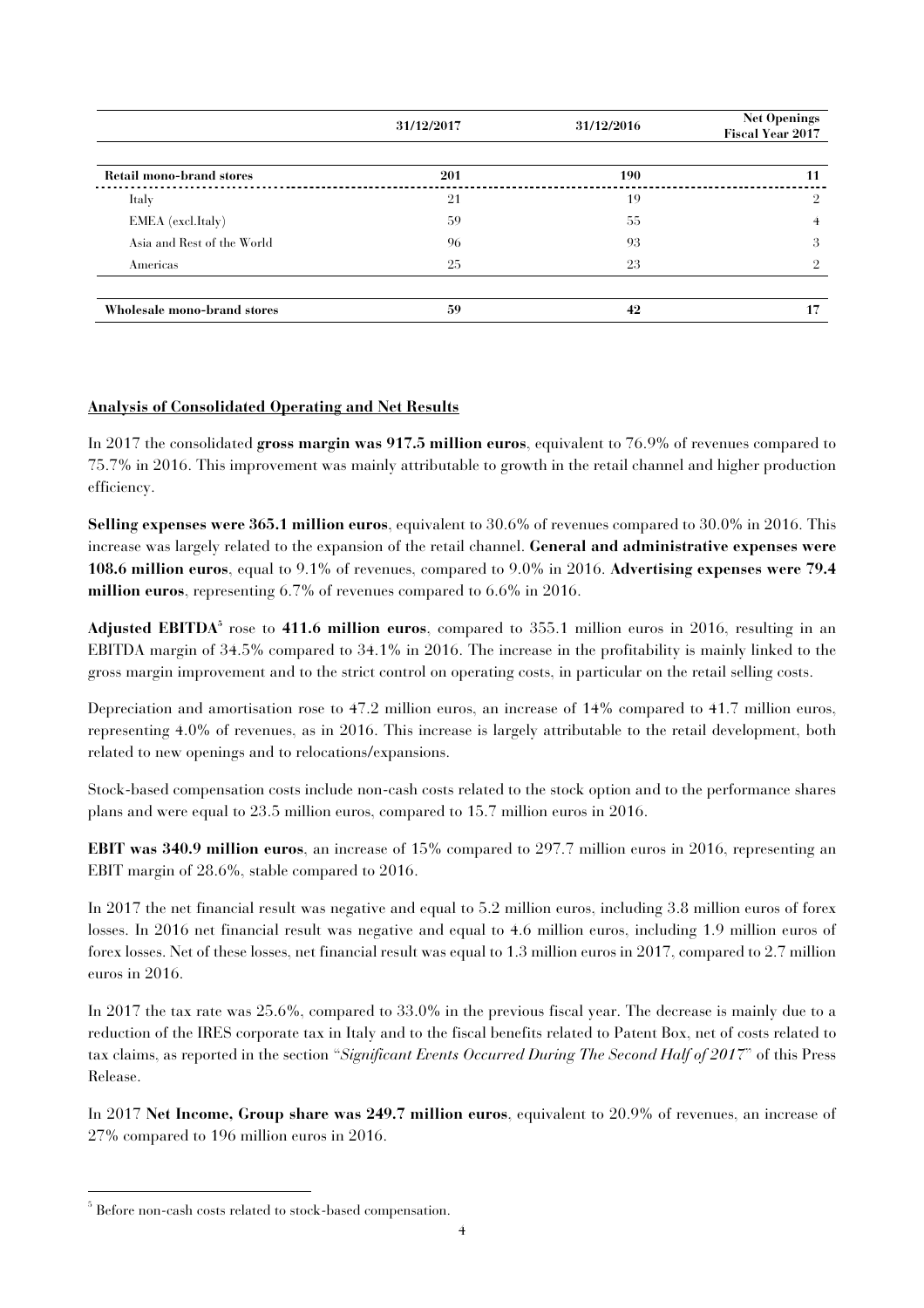## **Consolidated Balance Sheet and Cash Flow Analysis**

**Net financial position** at 31 December 2017 was positive and equal to **304.9 million euros** compared to 105.8 million euros at 31 December 2016.

**Net working capital was 89.7 million euros**, a decrease compared to 108.1 million euros at 31 December 2016, equivalent to 8% of last-twelve-months revenues, compared to 10% as of 31 December 2016. This improvement is related to a better management of inventories and accounts receivable, and an extraordinary increase of accounts payable largely related to costs for the openings of new DOS and for relocations/expansions, occurred in the fourth quarter of 2017.

**Net capital expenditure was 72.5 million euros** in 2017, compared to 62.3 million euros in 2016. The increase is mainly due to investments in the retail network and to some important relocations and expansions.

**Free cash flow** in 2017 was equal to **244.3 million euros**, compared to 210.6 million euros in 2016.

## **Significant Events Occurred In the Second Half of 2017**

## - **Share purchases plan**

On 26 June 2017, Moncler launched a share buyback programme for a maximum of 1,000,000 Moncler S.p.A. ordinary shares (equal to 0.4% of current share capital), in accordance with the resolution of the Shareholders' Meeting of 20 April 2017. As of that date, Moncler already held 1,000,000 Moncler S.p.A. ordinary shares, bought in 2016 in accordance with the resolution of the Shareholders' Meeting of 23 April 2015.

In implementation of the programme, completed on 7 August 2017, Moncler acquired 1,000,000 treasury shares (equal to 0.4% of Moncler share capital), for a total amount of 21.3 million euros.

## - **Termination of Gamme Bleu and Gamme Rouge collections**

On 13 November 2017, Moncler announced that the collaborations with Thom Browne for Gamme Bleu and with Giambattista Valli for Gamme Rouge will end with the Spring/Summer 2018 collections. Starting from Fall/Winter 2018, Moncler will start a new creative project announced on February 2018 (see section "*Significant Events Occurred after the Reporting Date*" of this Press Release).

## - **Signed Agreement On Patent Box And Tax Settlement**

On 15 December 2017, Moncler signed an agreement with the Italian Revenue Agency to access the *Patent Box*'s tax relief and to settle the pending tax claim related to *transfer pricing* matters as reported in the 2016 Annual Report ("Significant event occurred during the year").

The legislation on *Patent Box* provides a tax relief regime for a five-year period from 2015 to 2019. The estimated tax benefit for Moncler for the three-year period 2015-2017 is approximately 34 million euros and has been fully reflected in the Group's Fiscal Year 2017 results. The 2018 and 2019 tax benefit will be quantified and disclosed in the Group's respective annual financial statements.

The tax settlement resolves some transfer pricing matters regarding transactions with foreign affiliates, all of which operate in countries with ordinary tax regimes. The total cost of this tax settlement is of 24.5 million euros, which, net of existing provisions, which has a net impact of 14.5 million euros on 2017 results.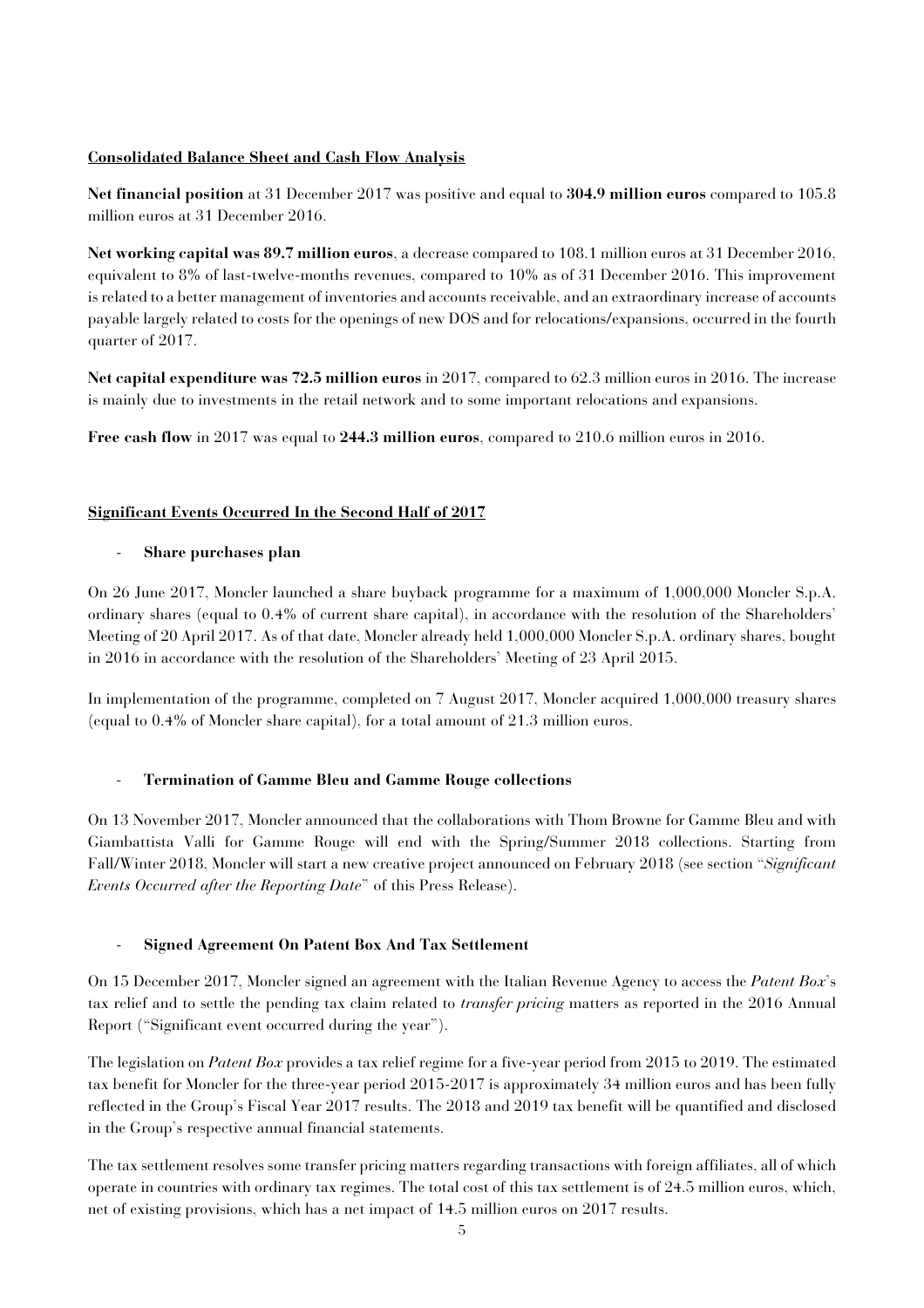#### **Significant Events Occurred after the Reporting Date**

#### - **Moncler Genius**

On 20 February 2018, Moncler presented a new creative and communication chapter, a vision of the future, available now. A vision beyond seasons able to establish a daily dialogue with the customers: Moncler Genius. A hub of eight exceptional minds operating in unison while cultivating their singularity has being able to reinterpret the Brand; each one devoted to a singular project, all of them adding facets to the Moncler's brand identity.

## **Business Outlook**

The Group is forecasting a scenario of further growth in 2018, based on the following strategic guidelines.

**Strengthening of the Brand**. Since the beginning, the positioning and the communication strategy of the brand Moncler have been based on two pillars: uniqueness and consistency of its heritage. These pillars are and will remain fundamental also in the future. Moncler's strength is also related to its ability to renew itself with continuity. Today's consumers of luxury goods are evolving rapidly and faster than in the past. To take advantage of these changes, Moncler has decided to open a new chapter, which will drive the Group into its future developments.

**Focus on customers**. Developing a direct relationship with retail, wholesale and digital clients, being able to get them involved using all their touch points and anticipating their needs: these are the pillars of the relationship that Moncler wants to build across channels with its clients, especially with its local customers, in order to maintain, and if possible strengthen, the Group's future organic growth.

**International development and consolidation of key markets**. Over the years, Moncler has followed a clear strategy of international growth, while always keeping strong control of the business and a direct dialogue with its clients, both in the wholesale and in the retail channel. Moncler wants to keep on selectively developing the main international markets and consolidating its presence in the "core" markets, also thanks to the reinforcement of its retail mono-brand stores (DOS) network, the controlled expansion of its stores' average selling surface, the development of wholesale mono-brand stores (SiS), the development of travel retail, and the strengthening of its digital channel.

**Selective expansion of product categories**. The Group is working on a selective expansion in product categories that are complementary to its core business and where it has, or can achieve, high brand awareness and strong know-how.

**Sustainable business development**. The Brand is reinforcing its commitment to sustainable and responsible long-term development, which takes account of stakeholders' expectations aiming at shared value creation.

## **Proposal for the Allocation of Profits**

j

The Board of Directors has resolved to propose to shareholders the payment of a dividend of 70.8 million euros 6 for 2017, equal to 0.28 euros per ordinary share and representing a pay-out ratio of 28% of net income.

The dividend will be paid on 23 May 2018 (ex-dividend date 21 May 2018 and record date 22 May 2018).

<sup>6</sup> Considering the number of shares issued as of 31 December 2017, net of treasury shares.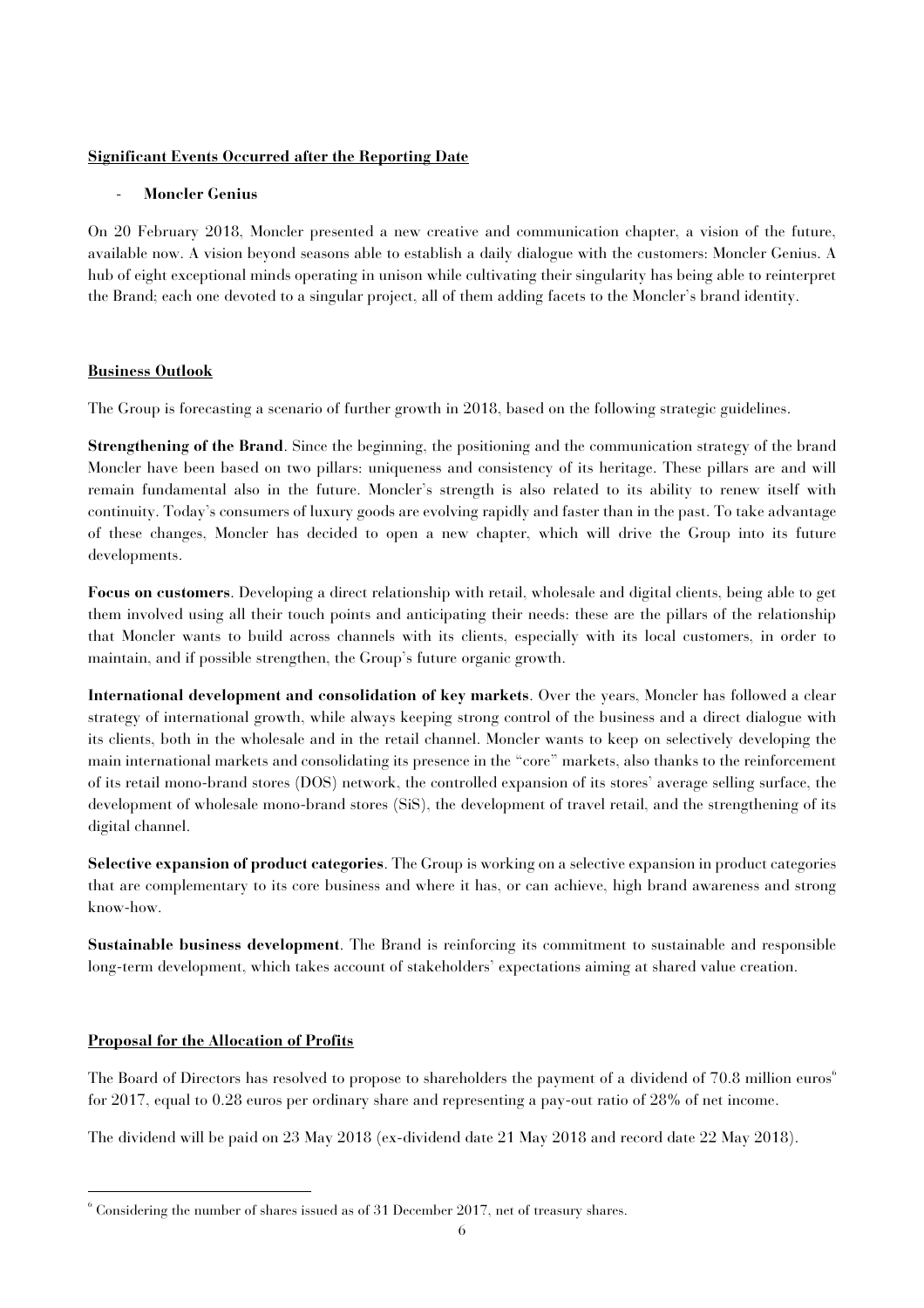#### **Separate Financial Statements of the Parent Company Moncler S.p.A.**

The Board of Directors also approved the financial statements of the parent company Moncler S.p.A.

Moncler S.p.A. revenues rose to 200.0 million euros in 2017, an increase of 15% compared to revenues of 173.8 million euros in 2016, mainly arising from proceeds arising out of the licensing of the Moncler brand. The revenue increase is due to the growth of the business linked to the development of the Brand.

General and administrative expenses were 21.4 million euros, equal to 10.7% on revenues (10.4% in 2016). Advertising and Promotion expenses were 34.3 million euros (31.0 million euros in 2016).

Stock-based compensation costs include non-cash costs related to the stock option and performance shares plans and in 2017 were equal to 6.1 million euros (4.9 million euros in 2016), mainly related to stock based incentive plans for employees, directors and consultants of the Parent Company.

Net financial costs decreased significantly and were equal to 39 thousand euros, compared to 575 thousand euros in 2016, thanks to the improvement of the net financial position, which was positive at year-end.

In 2017 taxes were equal to 4.9 million euros compared to 37.7 million euros in 2016, mainly due to a reduction of the IRES corporate tax and to the fiscal benefits related to Patent Box.

Net income was 133.3 million euros, an increase of 63% compared to 81.5 million euros in 2016.

The balance sheet of Moncler S.p.A. includes shareholders' equity of 509.9 million euros at 31 December 2017, compared to 373.7 million euros at 31 December 2016, and a net financial position of 43.8 million euros, compared to a net debt of 32.9 million euros at 31 December 2016.

## **Consolidated Non-Financial Statement for Fiscal Year 2017 preliminary results approved**

During today's meeting, the Board of Directors of Moncler S.p.A. reviewed and approved the preliminary results of the 2017 Consolidated Non-Financial Statement, a report prepared separately from the Financial Statement in accordance with the provisions of Italian Legislative Decree 254/2016.

Prepared in accordance with the Global Reporting Initiative (GRI - G4) guidelines, the Statement describes all of the main social, environmental and economic activities performed during 2017. It also publicly discloses the medium- to long-term goals of the Sustainability Plan, which are the expression of the Group's commitment to a sustainable grow taking into consideration also the stakeholders' interests.

The 2017 Consolidated Non-Financial Statement will be publicly available on the Group's website within the period required by law .

## **Other Resolutions**

At today's meeting the Board also approved:

- The Report on Remuneration, pursuant to Article 123-*ter* of Legislative Decree no. 58 of 24 February 1998 ("**Consolidated Law on Financial Intermediation**") and Article 84-*quater* of CONSOB Regulation no. 11971/1999 ("**Issuers' Regulation**");
- The Report on Corporate Governance and ownership structure pursuant to Article 123-*bis* of Consolidated Law on Financial Intermediation;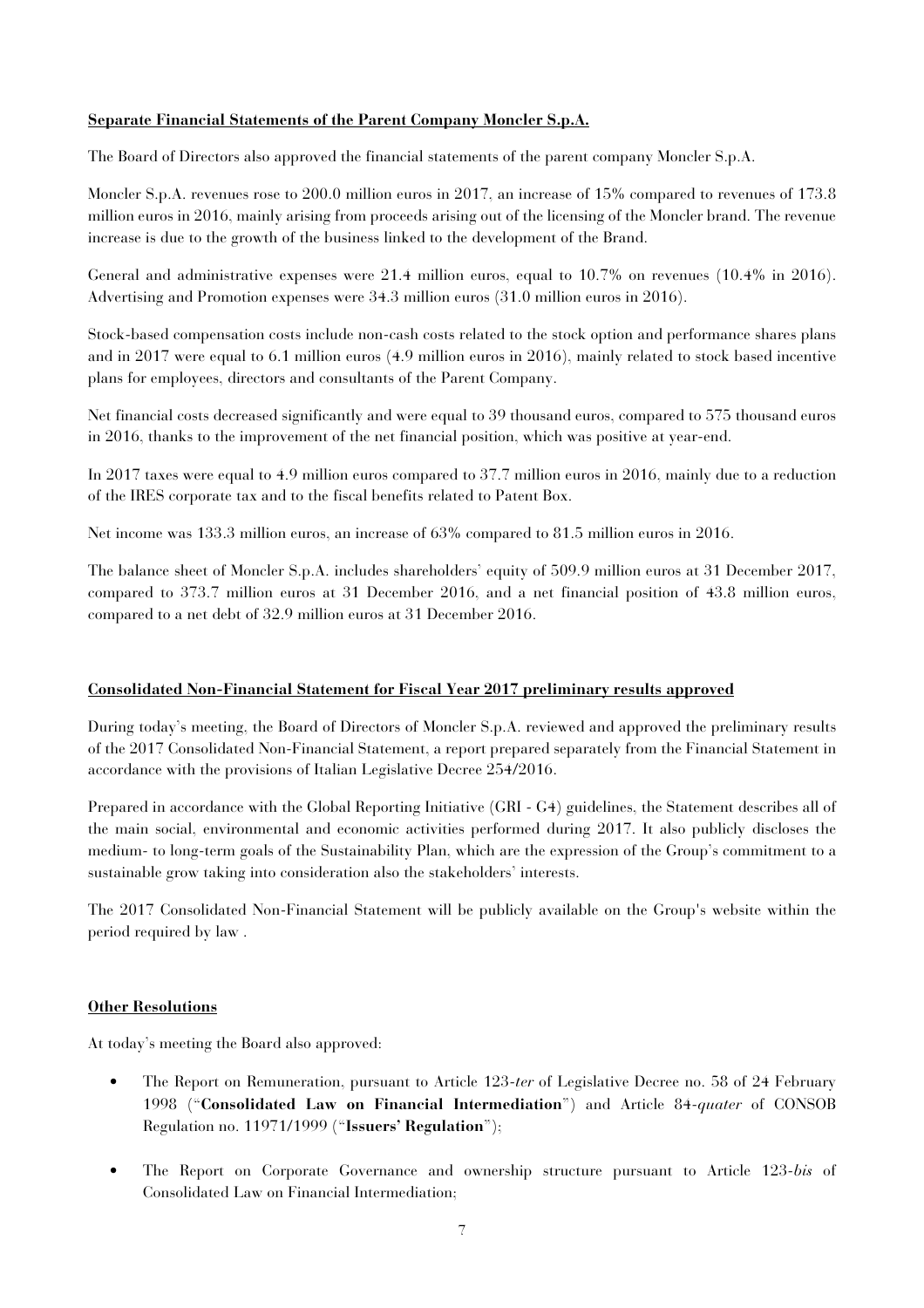• The proposal to submit to the Ordinary Shareholders' Meeting - in line with best market practices adopted by national and international listed companies and in compliance with the prescriptions of the Corporate Governance Code – pursuant to Article 114-*bis* of Consolidated Law on Financial Intermediation, the adoption of a stock grant plan entitled "2018-2020 Performance Shares Plan" addressed to Executive Directors and/or Key Managers, and/or employees and/or collaborators, therein including the external consultants, of Moncler and its subsidiaries, which have strategically relevant roles or are otherwise capable of making a significant contribution, with a view to pursuing Moncler's strategic objectives, as identified by the Board of Directors, after having received the prior opinion of the Remuneration Committee.

The aforementioned plan provides the beneficiaries with the right to receive a certain number of Moncler ordinary shares; in the event that the objectives set by the plan Regulations are achieved. The assigned shares shall be ordinary dividend-bearing shares and, therefore, the rights related to such shares shall be acquired by each beneficiary as of the time when the latter becomes the owner of such shares. For a detailed description of the proposed resolution for the adoption of the stock grant plan, of its recipients and of the essential elements relating to the characteristics of the Regulations of the aforementioned plan, please refer to the information document prepared by the administrative body pursuant to Article 84-*bis* and Appendix 3A of the Issuers' Regulation and to the explanatory report, which shall be published within the time limits and according to the procedures established by the legislation and regulations in force.

- The proposal to submit to the Extraordinary Shareholders' Meeting the decision to delegate the Board of Directors, pursuant to Article 2443 of the Italian Civil Code, for a period of five years from the date of the resolution, with the power to increase the share capital free of charge in tranches, pursuant to Article 2349 of the Italian Civil Code, for an amount not exceeding Euro 560.000 by issuing not more than 2.800.000 ordinary shares with pair value, to be assigned to employees of Moncler S.p.A. and of its subsidiaries which are beneficiaries of the "2016-2018 Performance Shares Plan", and the subsequent amendment of the By-laws currently in force.
- The proposal to request the Ordinary Shareholders' Meeting's authorisation, pursuant to and for the purposes of Article 2357 and 2357-ter of the Italian Civil Code, and Article 132 of the Consolidated Law on Financial Intermediation, to purchase and dispose of the Company's treasury shares for a period of eighteen months from the date of the Ordinary Shareholders' Meeting, subject to the prior revocation of the resolution authorising the purchase and disposal of treasury shares adopted by the Shareholders' Meeting on 20 April 2017.

The request of authorisation to purchase and dispose of the treasury shares is made in order to enable the Company to purchase and dispose of the ordinary shares, for the following purposes for the following purposes: (i) support the market liquidity and efficiency and the creation of the so-called "treasury stock", including the use of the purchased treasury shares; (ii) as payment in extraordinary transactions, including share swaps with third parties, including the allocation to convertible bonds or convertible bond loans with warrants; and (iii) in service use of compensation plans based on financial instruments pursuant to Article 114-bis of the Consolidated Law on Financial Intermediation, as well as to programs granting free shares to shareholders.

The authorisation shall be requested also for the purchase in tranches, of ordinary shares without par value, up to a maximum number which, taking into account the ordinary shares held in the portfolio of the Company and its subsidiaries from time to time, shall not exceed one-fifth of the Company's share capital. The Board of Directors has resolved to propose to the Shareholder's Meeting that the price of each share shall not be less than the official stock market price of the Moncler shares registered on the day prior to the one on which the purchase transaction is carried out, reduced by 20%, and not higher than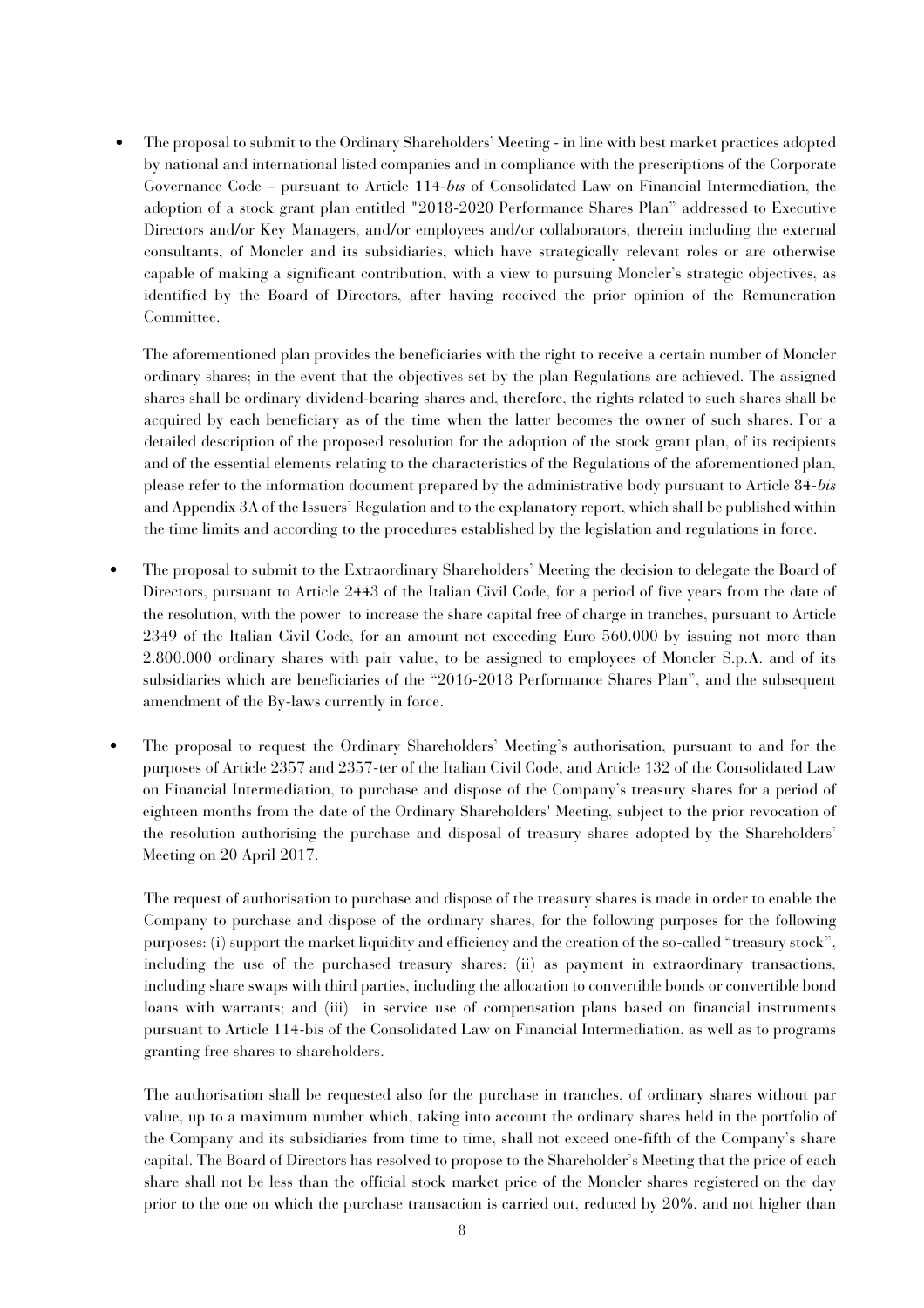the official stock market price registered on the day prior to the one on which the purchase transaction is carried out, increased by 10%, in compliance with the terms and conditions established by art. 5, paragraph 8, of the Regulation (EU) n. 596 of 16 April 2014 relating to market abuse and the Delegated Regulation (EU) no. 1052 of 8 March 2016, relating to the conditions applicable to the repurchase of treasury stock and the stabilization measures, as well as in accordance with the market practices approved from time to time pursuant to art. 13 of the Regulation (EU) n. 596/2014, including, by way of example, the accepted practices referred to in the resolution of the National Commission for Companies and Borsa n. 16839 of March 19, 2009. With regard to transactions involving the disposal of treasury shares, the Board of Directors has resolved to propose to the Shareholders' Meeting that said transactions are to be performed under all procedures deemed appropriate in the interest of the Company, in compliance with provisions of the law and regulations currently in force and for the purposes referred to in this proposed resolution, including sales on regulated markets, in bulk and by means of exchange or securities lending.

As of today, Moncler holds in its portfolio a total of 2.000.000 treasury shares, equal to 0.8% of the share capital.

For further information regarding the proposal for request of authorisation for the purchase and disposal of treasury shares, please make reference to the directors' explanatory report, which shall be published within the time limits and according to the procedures established by the legislation and regulations in force.

In addition, the Board of Directors authorised the Chairman to convene the Ordinary and Extraordinary Shareholders' Meeting in a single call on 16 April 2018, as specified in the calendar of corporate events for the financial year 2018. The notice of call of the Shareholders' Meeting and the relevant documentation will be published within the time limits and in accordance with the procedures established by the legislation and regulations in force.

The Board of Directors has also:

- approved the payment of the annual short-term incentives (MBO) relating to the year 2017, to the Executive Directors and the Key Managers. Further information shall be included in an appendix to the Remuneration Report;
- approved, following the audit on the performance targets' achievement for the year 2017 pursuant to the Regulation of the Performance Stock Option Plan 2015, the exercise of the options of which are beneficiaries, among others, a Key Manager.

All documents will be made available to the public within the time limits established by law at the registered office of Moncler in Via Enrico Stendhal 47, Milan, Italy and through the "1info" storage mechanism (www.1info.it) authorized by Consob, as well as on the Company's website (www.monclergroup.com, section "Investor\Financial Documents" and "Governance\Shareholders Meeting").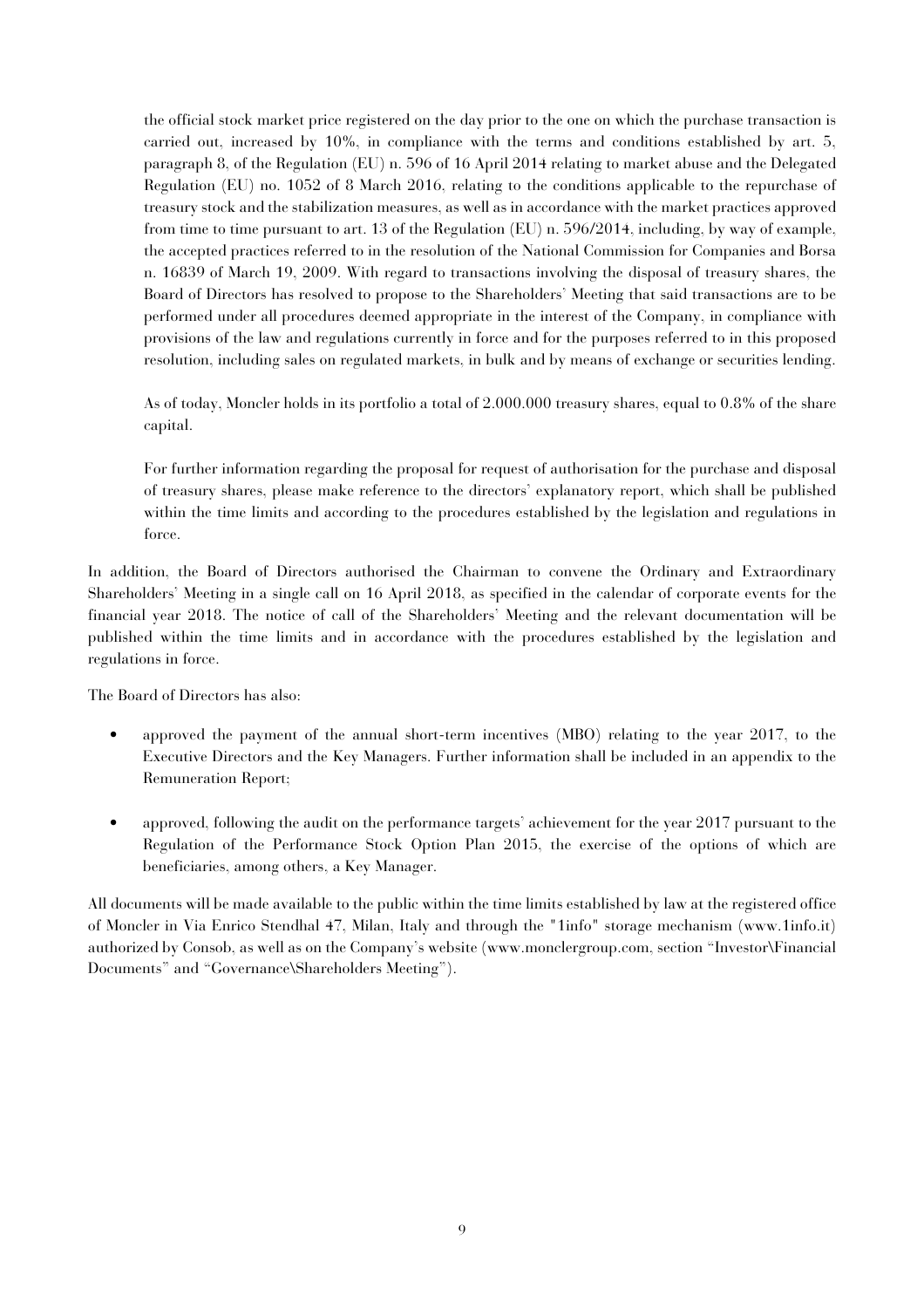## **Consolidated Income Statement, Balance Sheet Statement and Cash Flow**

## *Consolidated Income Statement*\_\_

| (Euro/000)                                      | Fiscal Year 2017 | % on Revenues | <b>Fiscal Year 2016</b> | % on Revenues |
|-------------------------------------------------|------------------|---------------|-------------------------|---------------|
| Revenues                                        | 1,193,704        | 100.0%        | 1,040,311               | 100.0%        |
| YoY growth                                      | $+15%$           |               | $+18%$                  |               |
| Cost of sales                                   | (276, 186)       | $(23.1\%)$    | (252, 303)              | (24.3%)       |
| Gross margin                                    | 917,518          | 76.9%         | 788,008                 | 75.7%         |
| Selling expenses                                | (365, 103)       | (30.6%)       | (312, 353)              | $(30.0\%)$    |
| General & Administrative expenses               | (108, 660)       | $(9.1\%)$     | (94,093)                | $(9.0\%)$     |
| Advertising & Promotion                         | (79, 393)        | (6.7%)        | (68, 143)               | $(6.6\%)$     |
| Stock-based Compensation                        | (23, 485)        | $(2.0\%)$     | (15, 738)               | $(1.5\%)$     |
| <b>EBIT</b>                                     | 340,877          | 28.6%         | 297,681                 | 28.6%         |
| YoY growth                                      | $+15%$           |               | $+18%$                  |               |
| Net financial result <sup>(7)</sup>             | (5, 182)         | (0.4%         | (4, 592)                | $(0.4\%)$     |
| <b>EBT</b>                                      | 335,695          | 28.1%         | 293,089                 | 28.2%         |
| Taxes                                           | (85, 927)        | $(7.2\%)$     | (96, 767)               | (9.3%)        |
| <b>Tax Rate</b>                                 | 25.6%            |               | 33.0%                   |               |
| Net Income, including Non-controlling interests | 249,768          | 20.9%         | 196,322                 | 18.9%         |
| Non-controlling interests                       | (80)             | $(0.0\%)$     | (279)                   | $(0.0\%)$     |
| Net Income, Group share                         | 249,688          | 20.9%         | 196,043                 | 18.8%         |
| YoY growth                                      | $+27%$           |               | $+17%$                  |               |
| <b>EBITDA Adjusted</b>                          | 411,635          | 34.5%         | 355,054                 | 34.1%         |
| YoY growth                                      | $+16%$           |               | $+18%$                  |               |

 7 Fiscal Year 2017: FX Gain/(Losses) (3,841) thousand euros; Other financial items  $(1,341)$  thousand euros.<br>Fiscal Year 2016: FX Gain/(Losses)  $(1,851)$  thousand euros; FX Gain/(Losses) (1,851) thousand euros; Other financial items (2,741) thousand euros.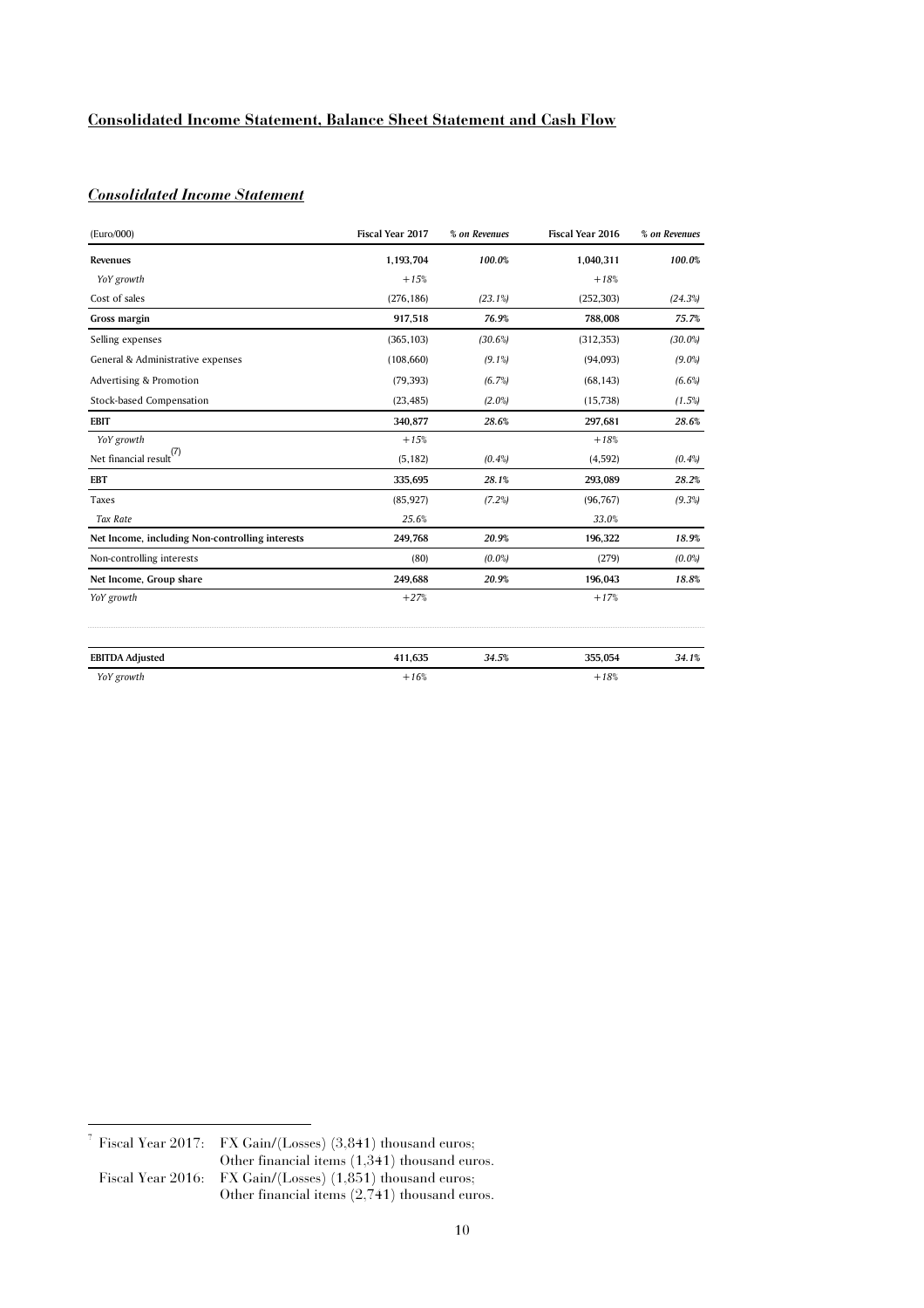# *Reclassified Consolidated Statement of Financial Position*

| (Euro/000)                             | 31/12/2017 | 31/12/2016 |
|----------------------------------------|------------|------------|
| Intangible Assets                      | 426,269    | 422,464    |
| Tangible Assets                        | 138,127    | 123,925    |
| Other Non-current Assets/(Liabilities) | 22,136     | 16,377     |
| <b>Total Non-current Assets</b>        | 586,532    | 562,766    |
| Net Working Capital                    | 89,655     | 108,127    |
| Other Current Assets/(Liabilities)     | (47,010)   | (55,980)   |
| <b>Total Current Assets</b>            | 42,645     | 52,147     |
| <b>Invested Capital</b>                | 629,177    | 614,913    |
| Net Debt/(Net Cash)                    | (304, 952) | (105, 796) |
| Pension and Other Provisions           | 10,598     | 17,138     |
| Shareholders' Equity                   | 923,531    | 703,571    |
| <b>Total Sources</b>                   | 629,177    | 614,913    |

# *Reclassified Consolidated Statement of Cash Flow*

| (Euro/000)                                                                             | Fiscal Year 2017   | Fiscal Year 2016     |
|----------------------------------------------------------------------------------------|--------------------|----------------------|
| <b>EBITDA Adjusted</b>                                                                 | 411,635            | 355,054              |
| Change in NWC                                                                          | 18,472             | 2,749                |
| Change in other curr./non-curr. assets/(liabilities)                                   | (22, 231)          | 16,437               |
| Capex, net                                                                             | (72, 497)          | (62, 290)            |
| <b>Operating Cash Flow</b>                                                             | 335,379            | 311,950              |
| Net financial result                                                                   | (5, 182)           | (4, 592)             |
| Taxes                                                                                  | (85, 927)          | (96, 767)            |
| <b>Free Cash Flow</b>                                                                  | 244,270            | 210,591              |
| Dividends paid                                                                         | (45, 582)          | (35, 404)            |
| Changes in equity and other changes                                                    | 468                | (19,796)             |
| <b>Net Cash Flow</b>                                                                   | 199,156            | 155,391              |
| Net Financial Position - Beginning of Period<br>Net Financial Position - End of Period | 105,796<br>304,952 | (49, 595)<br>105,796 |
| <b>Change in Net Financial Position</b>                                                | 199,156            | 155,391              |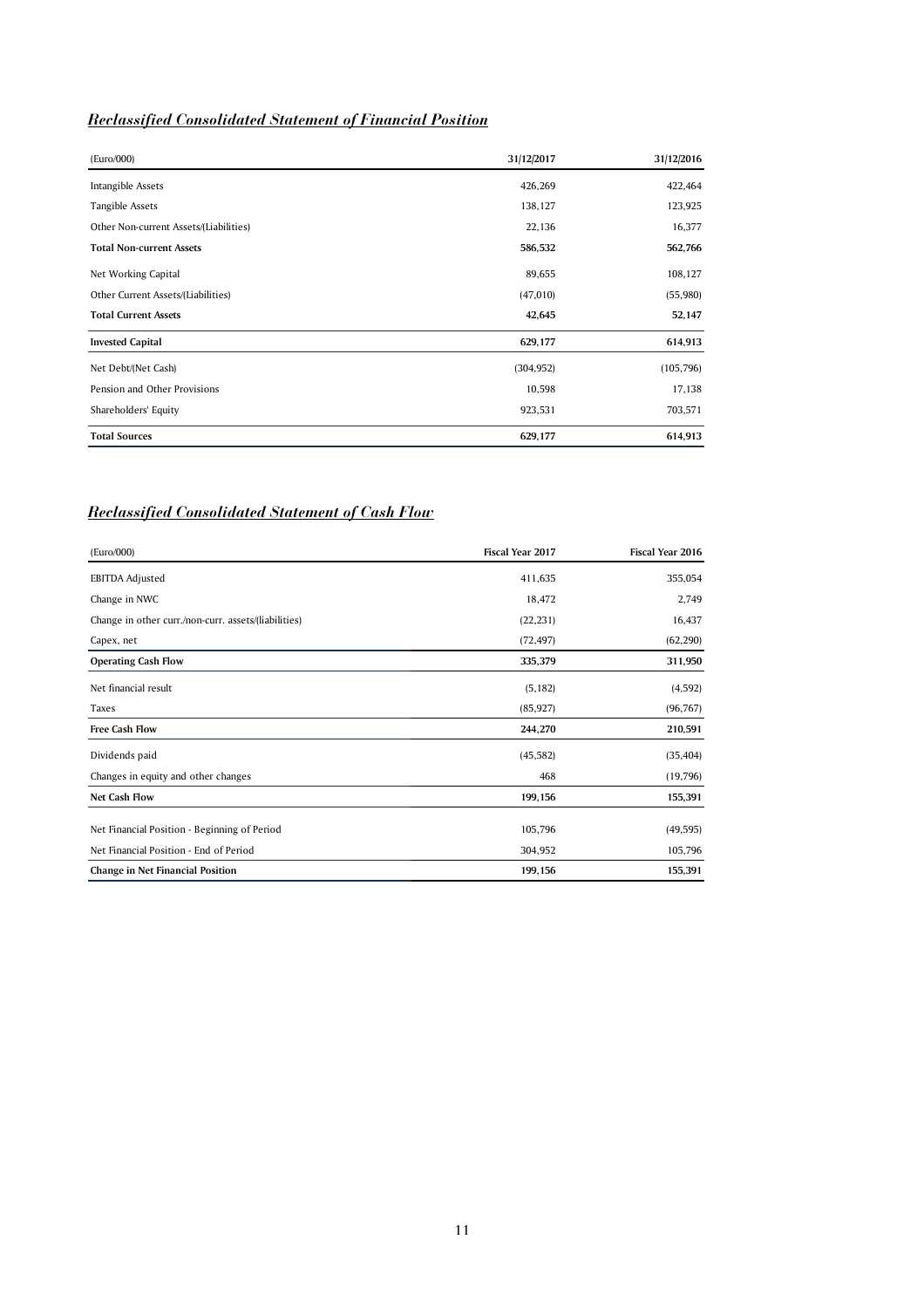# **Moncler S.p.A. Income Statement and Balance Sheet Statement**

# *Moncler S.p.A. Income Statement*

| (Euro/000)                        | <b>Fiscal Year 2017</b> | % on Revenues | <b>Fiscal Year 2016</b> | % on Revenues |
|-----------------------------------|-------------------------|---------------|-------------------------|---------------|
| Revenues                          | 199.951                 | 100.0%        | 173.766                 | 100.0%        |
| General & Administrative expenses | (21, 357)               | (10.7%)       | (18, 019)               | $(10.4\%)$    |
| Advertising & Promotion           | (34, 262)               | (17.1%)       | (31, 044)               | (17.9%)       |
| Stock-based Compensation          | (6, 144)                | $(3.1\%)$     | (4,866)                 | $(2.8\%)$     |
| <b>EBIT</b>                       | 138.188                 | 69.1%         | 119.837                 | 69.0%         |
| Net financial result              | (39)                    | $(0.0\%)$     | (575)                   | $(0.3\%)$     |
| EBT                               | 138.149                 | 69.1%         | 119.262                 | 68.6%         |
| Taxes                             | (4,895)                 | $(2.4\%)$     | (37, 717)               | (21.7%)       |
| Net Income                        | 133.254                 | 66.6%         | 81,545                  | 46.9%         |

# *Moncler S.p.A. Reclassified statement of financial position*

| (Euro/000)                             | 31/12/2017 | 31/12/2016 |
|----------------------------------------|------------|------------|
| Intangible Assets                      | 225,869    | 226,220    |
| Tangible Assets                        | 60         | 3          |
| Investments                            | 250,455    | 233,116    |
| Other Non-current Assets/(Liabilities) | (63, 381)  | (62, 522)  |
| <b>Total Non-current Assets</b>        | 413,003    | 396,817    |
| Net Working Capital                    | 25,237     | 35,161     |
| Other Current Assets/(Liabilities)     | 28,703     | (24, 710)  |
| <b>Total Current Assets</b>            | 53,940     | 10,451     |
| <b>Invested Capital</b>                | 466,943    | 407,268    |
| Net Debt/(Net Cash)                    | (43,786)   | 32,884     |
| Pension and Other Provisions           | 822        | 658        |
| Shareholders' Equity                   | 509,907    | 373,726    |
| <b>Total Sources</b>                   | 466,943    | 407,268    |